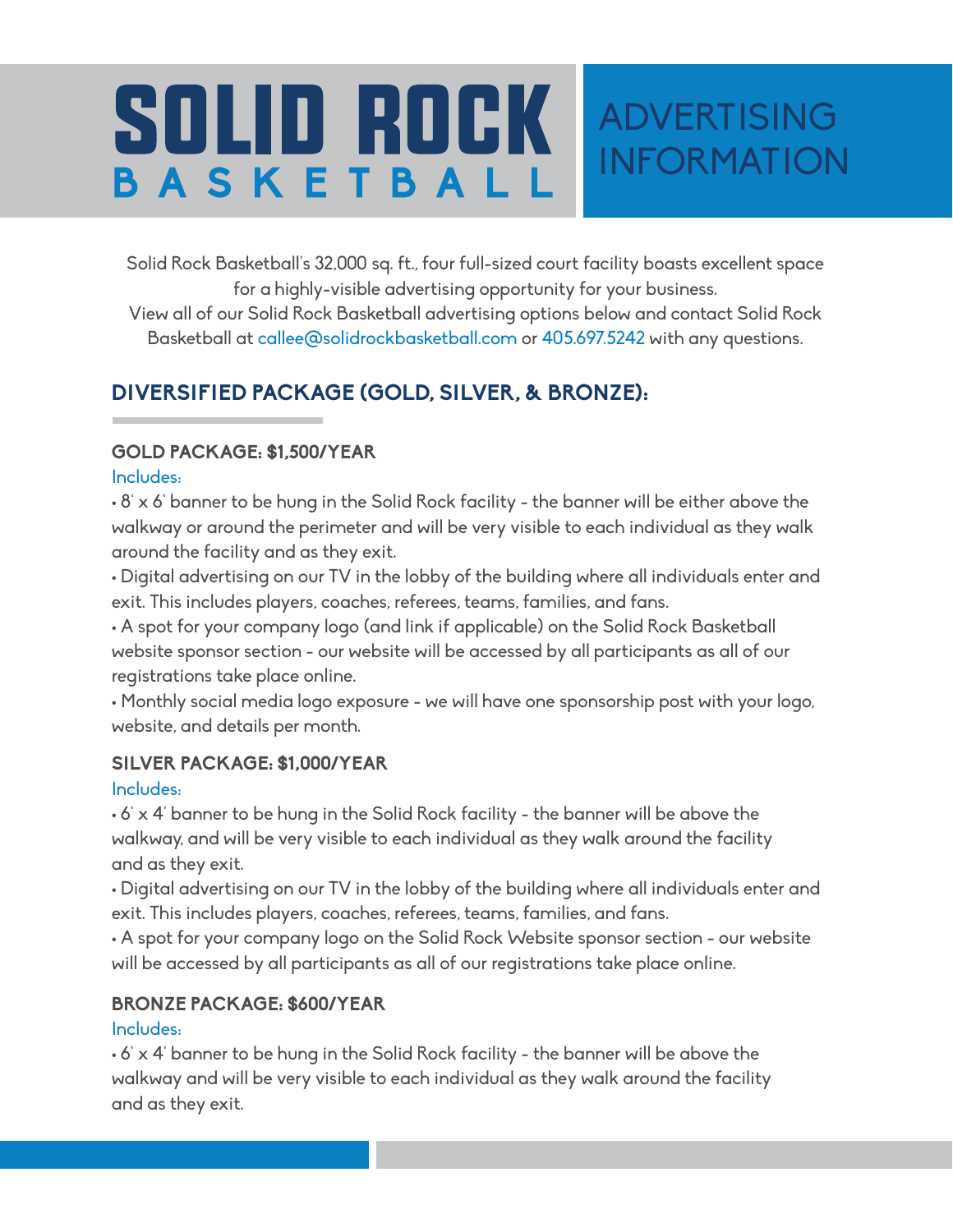# **PERIMETER PACKAGES:**

There is room for prime advertising located around the perimeter inside the Solid Rock Facility. These spots are limited so do not hesitate to claim the best view in the house for your business. The perimeter package options are listed below.

#### **MEGA EXPOSURE BANNER: \$5,000/YEAR (ONE YEAR CONTRACT)** Details:

Our Mega Exposure Banner location is the prime spot of advertising as it is located directly in the center of the building on the east wall. This location is what everyone will see the moment they walk into the building and the banner will be 10' X 1'8 in size! A massive exposure for your business. With a traffic flow of over 3500 people per week, the exposure to your business is second to none.

#### **EAST WALL SIDE BANNERS: \$3,000/YEAR (ONE YEAR CONTRACT)**

the east  $\bigcap \mathbf{T}$  is information. The visibility for  $\mathbf{F}$  is exception for  $\mathbf{F}$  . **IS NOT CURRENTLY AVAILABLE.** 

#### **BENCH BANNERS: \$600/YEAR (ONE YEAR CONTRACT)** Details:

There are 8 spots that are available on the sides of the Solid Rock facility inside just above the benches. These 4' X 8' banners provide ample room to create and convey your business' message. Our benches are an extremely popular area, and will consistently have a huge traffic and visual flow.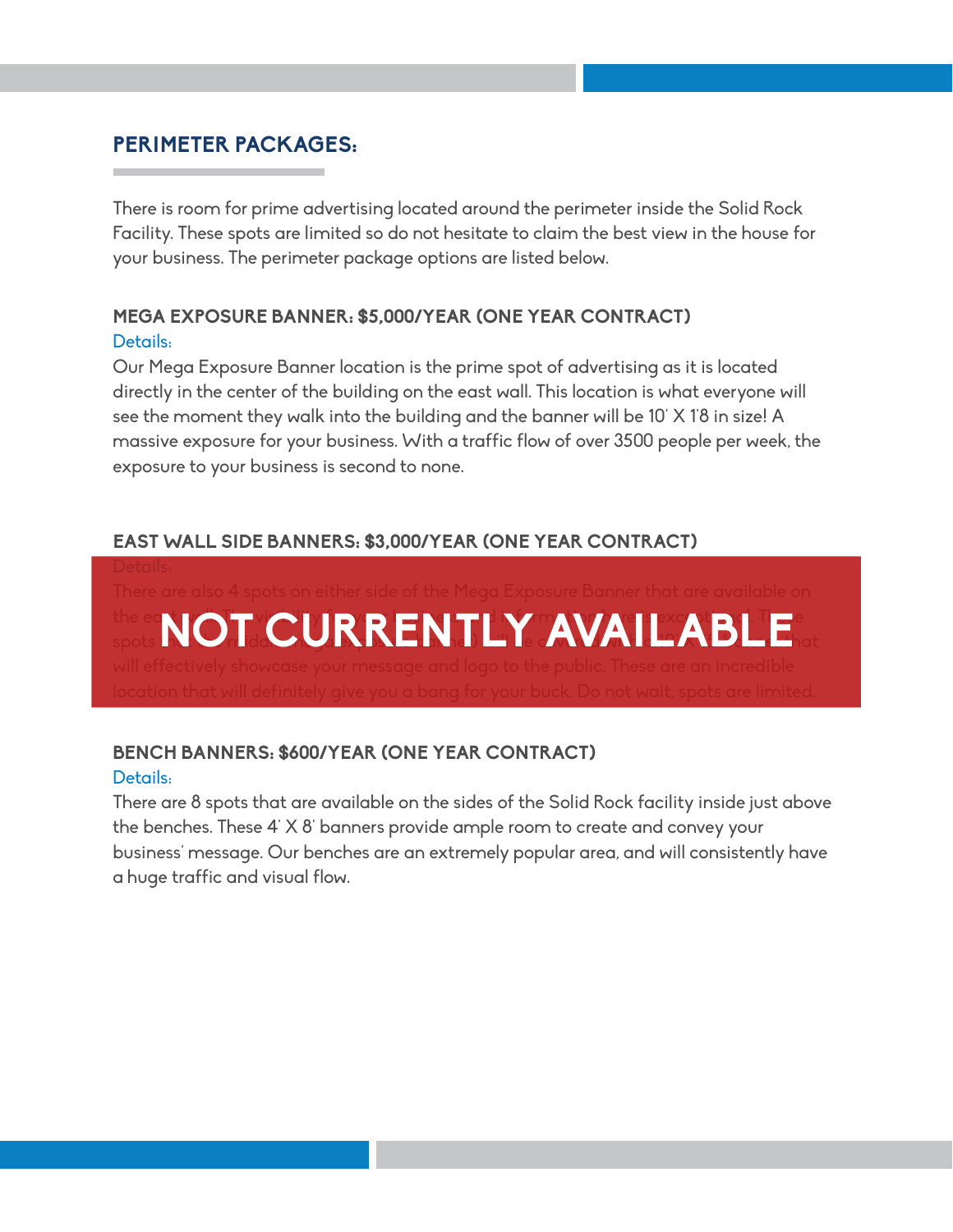### **SCOREBOARD PACKAGE:**

An incredible opportunity to advertise your business message and logo comes with our scoreboard package. The scoreboard package will allow you to advertise on a 3' X 6' banner that will hang directly from and underneath the scoreboard. While checking the score, the scoreboard will be viewed repeatedly by fans, players, and coaches. This will give your logo repetitive views so your brand will stick with the population long after they leave the facility.

**ONE SCOREBOARD: \$1,200/YEAR (ONE YEAR CONTRACT) TWO SCOREBOARDS: \$2,400/YEAR (ONE YEAR CONTRACT) ALL FOUR SCOREBOARDS: \$4,000/YEAR (ONE YEAR CONTRACT)**

#### **DIGITAL PACKAGE:**

Solid Rock Basketball continuously utilizes our digital platforms. This includes our social media outlets (facebook, twitter, and instagram), our website and online registration (all registration with Solid Rock Basketball takes place online), our email marketing blasts, and our digital TV scrolls that are showcased during events like our leagues, tournaments, camps, etc.

#### **DIGITAL ADVERTISING PACKAGE: \$750/YEAR (ONE YEAR CONTRACT)** Includes:

Our partners that choose to sponsor through digital outlets will recieve:

• Monthly social media logo exposure with average impressions of 15,000+ (including all social media outlets)

• Digital advertising on our TV in the lobby of the building where all individuals enter and exit. This includes players, coaches, referees, teams, families, and fans.

• A spot for your company logo on the Solid Rock Basketball website sponsor section - our website will be accessed by all participants as all of our registrations take place online. •An inclusion of your logo in the sponsor section our monthly email blast to all current and past Solid Rock customers.